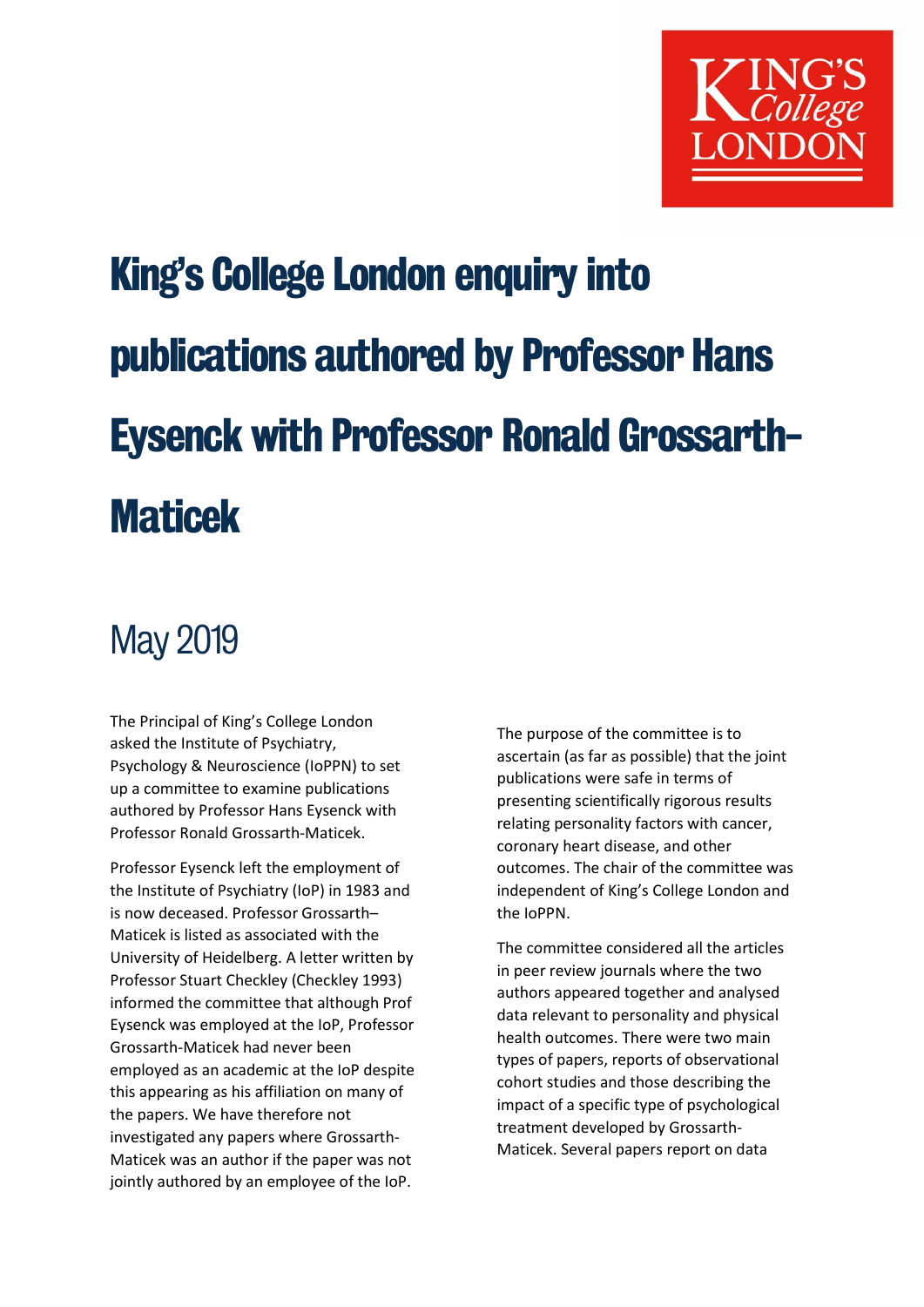from one or the other or both, and the committee took the view that they would investigate general issues on both types of studies that had been discussed in the literature.

1. The observational reports were based on a large data set collected from the residents of Crvenka, Yugoslavia in the late 1960s and early 1970s, together with cohort studies conducted in Heidelberg, Germany in the 1970s and 1980s. Both were followed up for 15-20 years. The primary focus was on whether specially devised measures of personality could predict the development of cancer, coronary heart disease and all-cause mortality. The data were also used to examine factors such as alcohol, coffee and soft drink consumption, physical activity and smoking in relation to survival (see Appendix for list of papers).

2. The interventional reports are based on the impact of a therapy programme variously called Creative Novation Behaviour Therapy or 'Maudsley Intervention' administered in individual or group-based formats, or as a form of bibliotherapy based on written text.

The committee did not have access to any data but have carried out an assessment based on the current literature which includes peer reviewed papers and reviews from critics as well as from collaborators. We also identified some attempted replications of the results either from data available on the jointly authored studies or new studies (for example, Amelang, SchmidtRathjens et al. 1996, Amelang 1997).

#### Assessment

The same Checkley letter (see above) informed the committee that the studies cited or described in the jointly authored papers had not been considered by an

ethics committee at the IoP. They were also not part of the strategy of the joint research committee of the Institute of Psychiatry and the Maudsley Hospital. It is therefore not possible to review a protocol or an ethical assessment of the studies described. We do not know if they were reviewed by another ethics committee.

Concerns about this body of research were raised as early as the late 1980s. An entire issue of Psychological Inquiry (1991, Vol 2, part 3) was devoted to critiques from leading authorities in psycho-oncology and medical statistics, and the issues have been cogently summarized by Pelosi and Appleby (1993) and Pelosi (in press). The concerns are based on two issues. First, the validity of the datasets, in terms of recruitment of participants, administration of measures, reliability of outcome ascertainment, biases in data collection, absence of relevant covariates, and selection of cases analysed in each article. Second, the implausibility of the results presented, many of which show effect sizes virtually unknown in medical science. For example, the relative risk of dying of cancer for individuals with 'cancerprone' personality compared with healthy personality was over 100, while the risk of cancer mortality was reduced 80% by bibliotherapy. These findings are incompatible with modern clinical science and the understanding of disease processes.

We have not identified replications of the intervention studies but attempts to replicate the personality effects have not found the same or even similar results (e.g. Amelang 1997; Amelang et al 1996).

The Committee shared the concerns made by the critics of this body of work. We have come to the conclusion that we consider the published results of studies that included the results of the analyses of data collected as part of the intervention or observational studies to be unsafe and that the editors of the journals should be informed of our decision. We have highlighted 26 papers (Appendix 1) which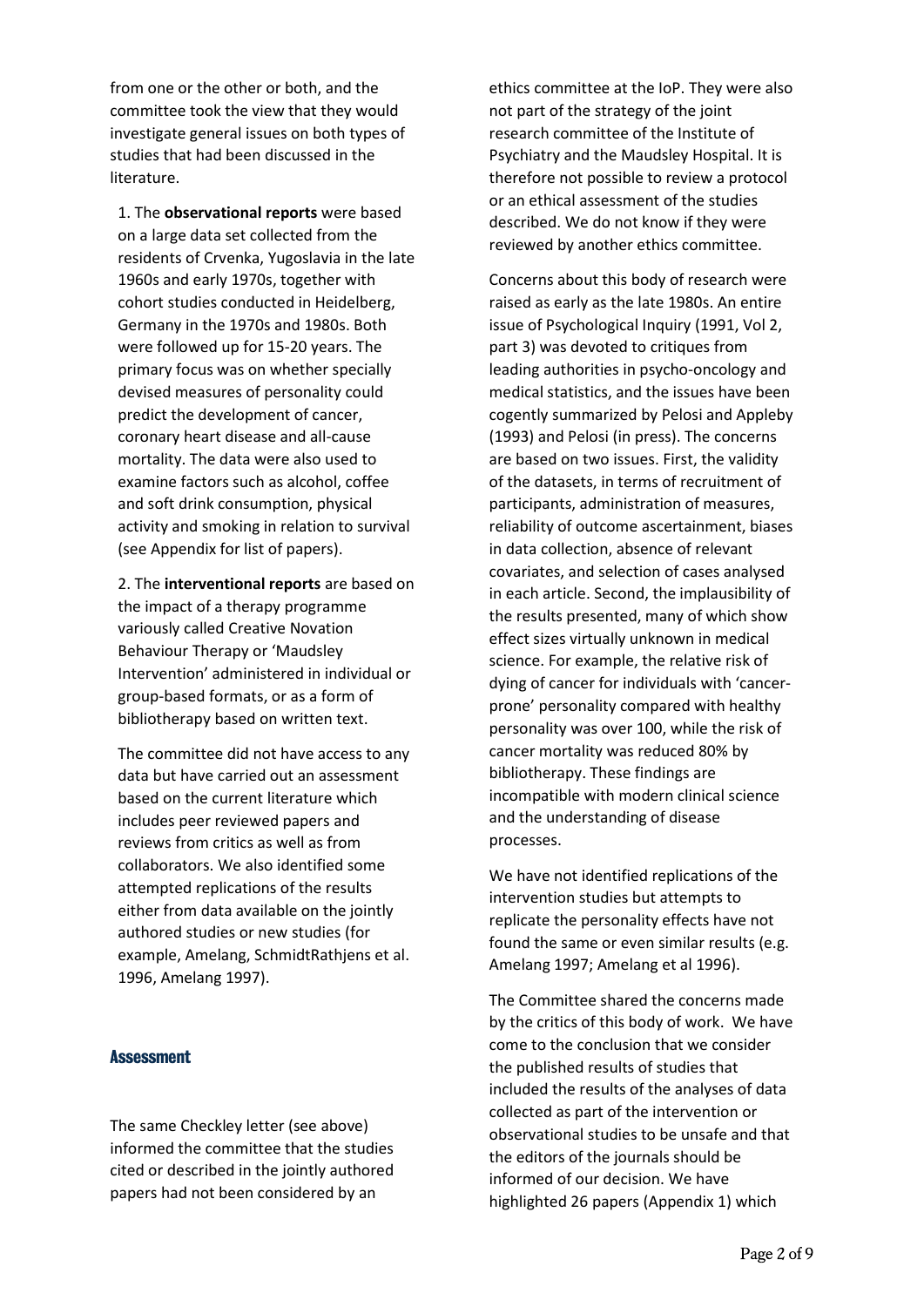were published in 11 journals which are still in existence (see list of journals and editors Appendix 2). We recommend that the Principal write to the editors of these journals to inform them that, based on our enquiry, we consider the results and conclusions of these studies are unsafe.

The Director of Research Governance, Ethics and Integrity at King's has written to the academic lead for research misconduct at the University of Heidelberg to confirm Professor Ronald Grossarth- Maticek's affiliation with them at the time in question, and to clarify their procedure for investigating allegations of research misconduct.

### **References**

Amelang, M. (1997). "Using personality variables to predict cancer and heart disease." European Journal of Personality 11(5): 319-342.

Amelang, M., C. SchmidtRathjens and G. Matthews (1996). "Personality, cancer and coronary heart disease: Further evidence on a controversial issue." British Journal of Health Psychology 1: 191-205.

Checkley, S. (1993). "Letter to the Editor: Personality and Fatal Diseases." British Medical Journal 307.

Pelosi, A. (In Press). "Personality and fatal diseases: revisiting a scientific scandal." Journal of Health Psychology.

Pelosi, A. J. and L. Appleby (1993). "Personality and Fatal Diseases." British Medical Journal 306(6893): 1666-1667.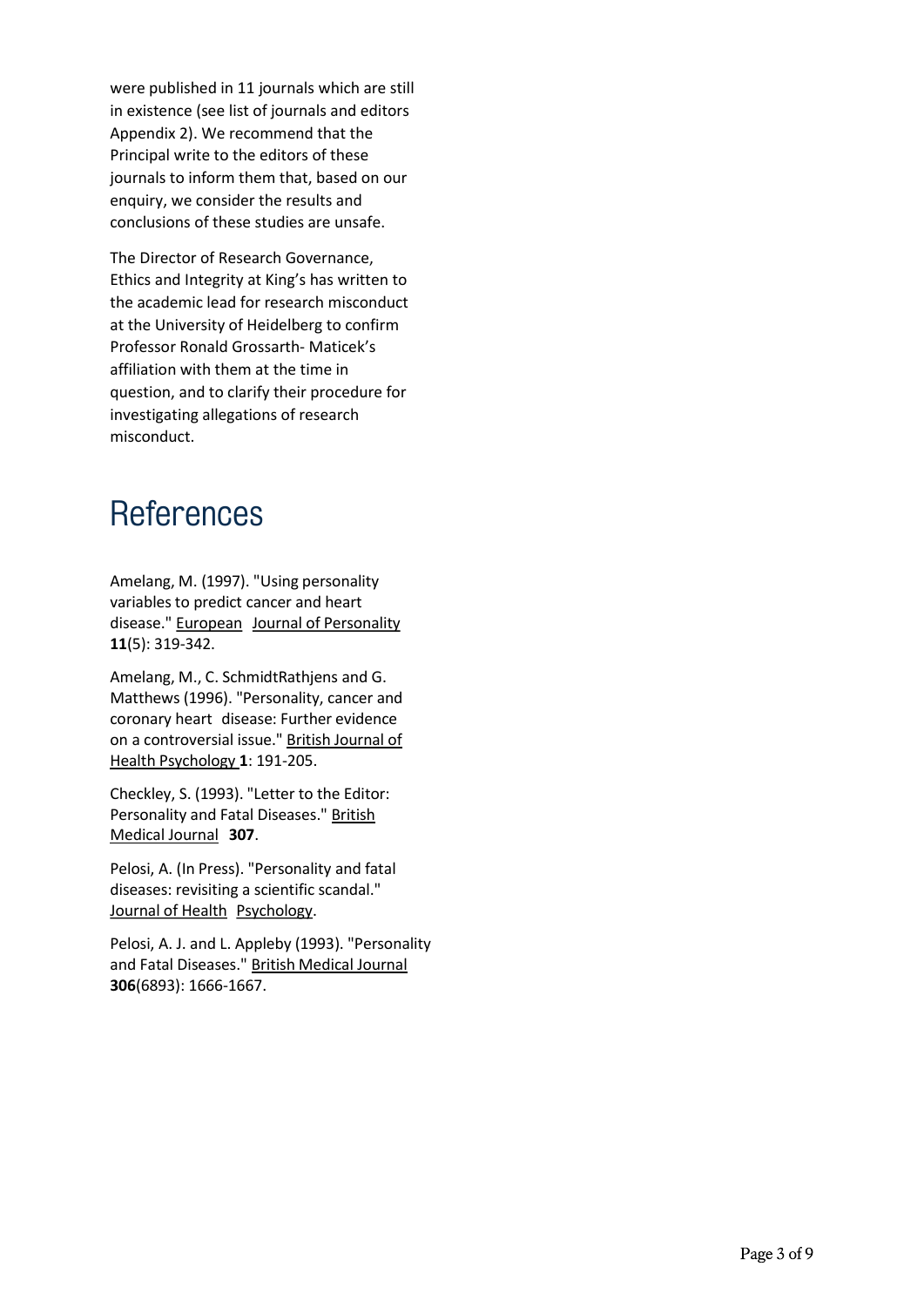#### Appendix 1

#### Papers considered unsafe

1. Eysenck, H. J. and R. Grossarth-Maticek (1989). "Prevention of Cancer and Coronary Heart- Disease and the Reduction in the Cost of the National-Health-Service." Journal of Social Political and Economic Studies 14(1): 25-47.

2. Eysenck, H. J. and R. Grossarth-Maticek (1991). "Creative novation behavior-therapy as a prophylactic treatment for cancer and coronary heartdisease .2. effects of treatment." Behaviour Research and Therapy 29(1): 17-31.

3. Eysenck, H. J. and R. Grossarth-Maticek (1993). "Creative novation behavior-therapy as a prophylactic treatment for cancer and coronary heartdisease .1.2. (vol 29, pg 1, 1991)." Behaviour Research and Therapy 31(4): 437-437 erratum

4. Eysenck, H. J., R. Grossarth-Maticek and B. Everitt (1991). "Personality, stress, smoking, and genetic predisposition as synergistic risk factors for cancer and coronary heart disease." Integr Physiol Behav Sci 26(4): 309-322.

5. Grossarth-Maticek, R., H. Eysenck, G. Gallasch, H. Vetter and R. Frentzelbeyme (1991). "Changes in degree of sclerosis as a function of prophylactic treatment in cancer-prone and chd-prone probands." Behaviour Research and Therapy 29(4): 343-351.

6. Grossarth-Maticek, R. and H. J. Eysenck (1989). "Is media information that smoking causes illness a self-fulfilling prophecy." Psychological Reports 65(1): 177-178.

7. Grossarth-Maticek, R. and H. J. Eysenck (1990). "Coffee-drinking and personality as factors in the genesis of cancer and coronary heart-disease." Neuropsychobiology 23(3): 153-159.

8. Grossarth-Maticek, R. and H. J. Eysenck (1990). "Personality, smoking, and alcohol as synergistic risk-factors for cancer of the mouth and pharynx." Psychological Reports 67(3): 1024-1026.

9. Grossarth-Maticek, R. and H. J. Eysenck (1990). "Personality, Stress And Disease - Description And Validation Of A New Inventory." Psychological Reports 66(2): 355-373.

10. Grossarth-Maticek, R. and H. J. Eysenck (1990). "Prophylactic Effects Of Psychoanalysis On Cancer-Prone And Coronary Heart Disease-Prone Probands, As Compared With Control- Groups And Behavior-Therapy Groups." Journal of Behavior Therapy and Experimental Psychiatry 21(2): 91-99.

11. Grossarth-Maticek, R. and H. J. Eysenck (1991). "Coca-Cola, Cancers, And Coronaries - Personality And Stress As Mediating Factors." Psychological Reports 68(3): 1083-1087.

12. Grossarth-Maticek, R. and H. J. Eysenck (1991). "Creative Novation Behavior-Therapy As A Prophylactic Treatment For Cancer And Coronary Heart-Disease .1. Description Of Treatment." Behaviour Research and Therapy 29(1): 1-16.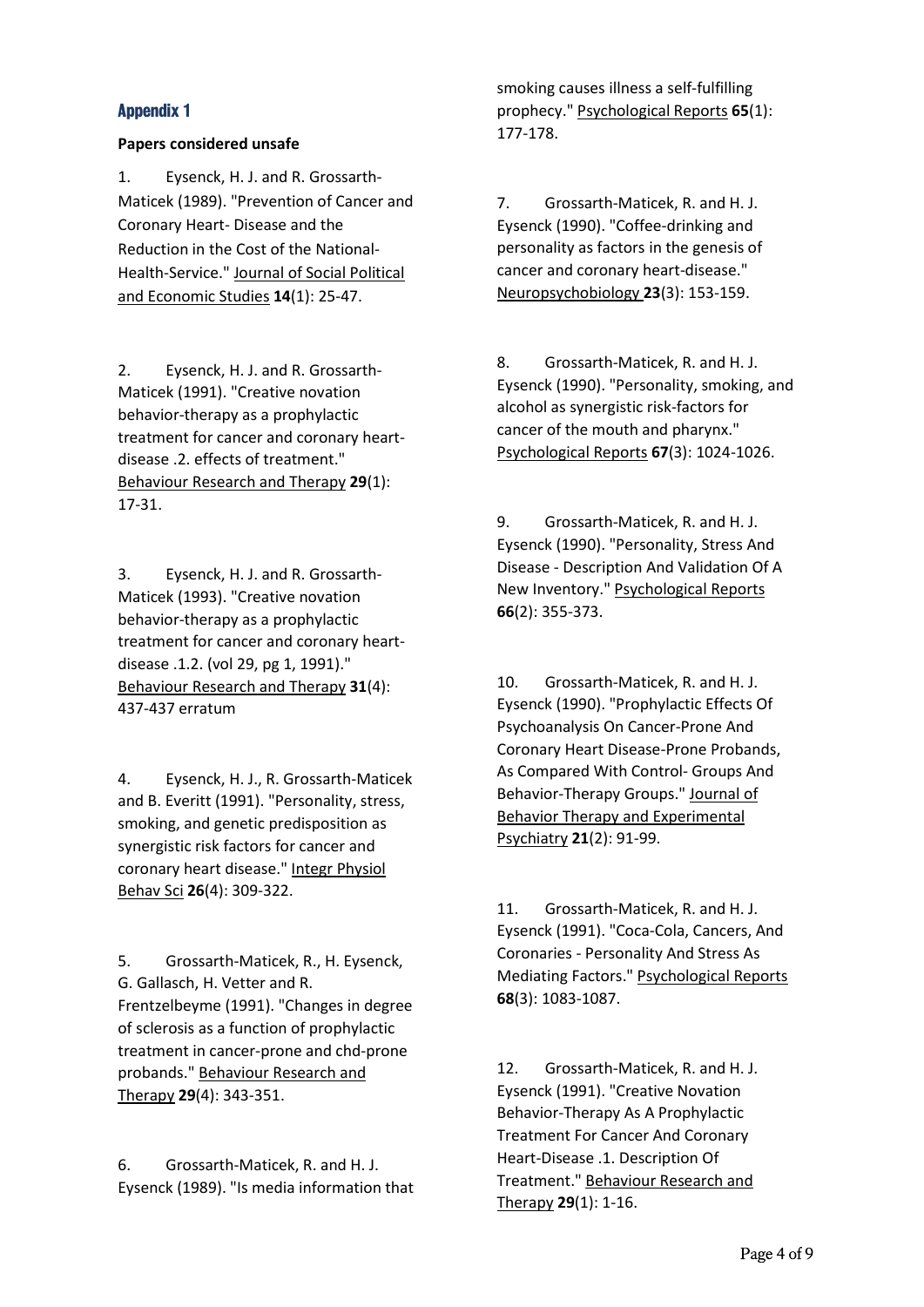13. Grossarth-Maticek, R. and H. J. Eysenck (1991). "Personality, Stress, And Motivational Factors In Drinking As Determinants Of Risk For Cancer And Coronary Heart-Disease." Psychological Reports 69(3): 1027-1043.

14. Grossarth-Maticek, R. and H. J. Eysenck (1995). "Self-Regulation And Mortality From Cancer, Coronary Heart-Disease, And Other Causes - A Prospective-Study." Personality and Individual Differences 19(6): 781-795.

15. Grossarth-Maticek, R. and H. J. Eysenck (1989). "Length of survival and lymphocyte percentage in women with mammary cancer as a function of psychotherapy." Psychol Rep 65(1): 315-321.

16. Grossarth-Maticek, R., H. J. Eysenck and P. Barrett (1993). "Prediction Of Cancer And Coronary Heart-Disease As A Function Of Method Of Questionnaire Administration." Psychological Reports 73(3): 943-959.

17. Grossarth-Maticek, R., H. J. Eysenck and G. J. Boyle (1995). "Alcohol-Consumption And Health - Synergistic Interaction With Personality." Psychological Reports 77(2): 675-687.

18. Grossarth-Maticek, R., H. J. Eysenck and G. J. Boyle (1995). "Method Of Test Administration As A Factor In Test Validity - The Use Of A Personality Questionnaire In The Prediction Of Cancer And Coronary Heart-Disease." Behaviour Research and Therapy 33(6): 705-710.

19. Grossarth-Maticek, R., H. J. Eysenck and G. J. Boyle (1994). "An empirical study of the diathesis-stress theory of disease." International Journal of Stress Management 1(1): 3-18.

20. Grossarth-Maticek, R., H. J. Eysenck, G. J. Boyle, J. Heep, S. D. Costa and I. J. Diel (2000). "Interaction of psychosocial and physical risk factors in the causation of mammary cancer, and its prevention through psychological methods of treatment." J Clin Psychol 56(1): 33-50.

21. Grossarth-Maticek, R., H. J. Eysenck, G. J. Boyle, J. Heep, S. D. Costa and I. J. Diel (2000). "Interaction of psychosocial and physical risk factors in the causation of mammary cancer, and its prevention through psychological methods of treatment (vol 56, pg 33, 2000)." Journal of Clinical Psychology 56(6): 829-829.

22. Grossarth-Maticek, R., H. J. Eysenck, A. Pfeifer, P. Schmidt and G. Koppel (1997). "The specific action of different personality risk factors on cancer of the breast, cervix, corpus uteri and other types of cancer: A prospective investigation." Personality and Individual Differences 23(6): 949-960.

23. Grossarth-Maticek, R., H. J. Eysenck, H. Rieder and L. Rakic (1990). "Psychological-Factors As Determinants Of Success In Football And Boxing - The Effects Of Behavior-Therapy." International Journal of Sport Psychology 21(3): 237-255.

24. Grossarth-Maticek, R., H. J. Eysenck, G. Uhlenbruck, H. Rieder, H. Vetter, C. Freesemann, L. Rakic, G.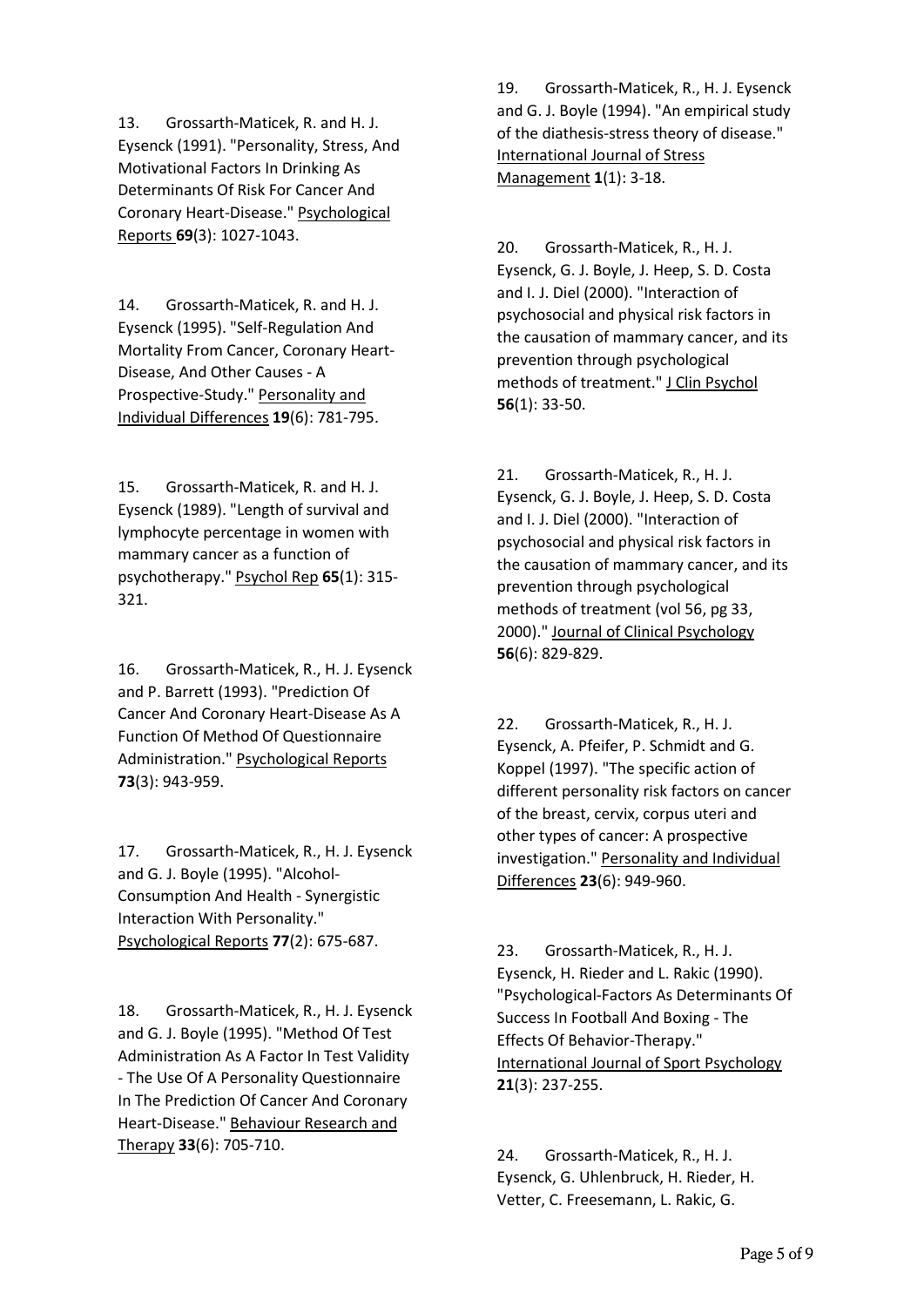Gallasch, D. T. Kanazir and H. Liesen (1990). "Sport Activity And Personality As Elements In Preventing Cancer And Coronary Heart-Disease." Perceptual and Motor Skills 71(1): 199-209.

25. Grossarth-Maticek, R., H. J. Eysenck and H. Vetter (1988). "Personality Type, Smoking Habit And Their Interaction As Predictors Of Cancer And Coronary Heart-Disease." Personality and Individual Differences 9(2): 479-495.

26. Grossarth-Maticek, R., H. J. Eysenck and H. Vetter (1988). "Antismoking attitudes and general prejudice: an empirical study." Percept Mot Skills 66(3): 927-931.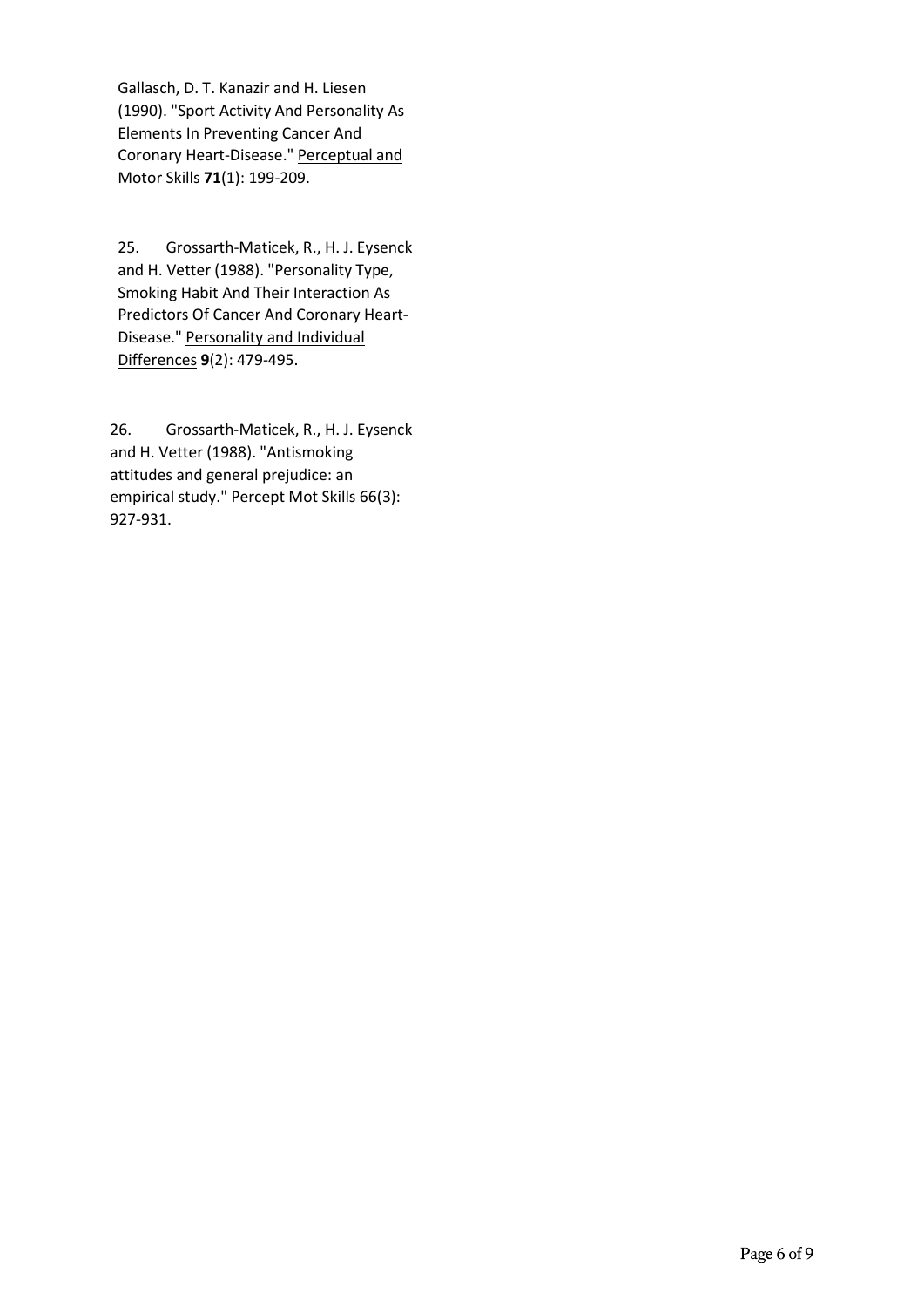#### Appendix 2

Addresses of Editors of journal that published potentially unsafe results

Professor Roger Pearson (Editor)

Journal of Social, Political, and Economic **Studies** 

Council for Social and Economic Studies PO Box 34143

Washing DC 20043, USA

and is responsible for reference 1.

#### Michelle G. Craske (Editor) Behaviour Research and Therapy Department of Psychology

University of California at Los Angeles (UCLA) 405 Hilgard Avenue,

Los Angeles, CA 90095-1563 California, USA

and is responsible for references 2, 3, 5, 12

#### Dr Donald Saklofske

#### Personality and Individual Differences

Department of Psychology University of Western Ontario Canada

and is responsible for references, 14, 22, 25, 27

#### Jaan Valsiner (Editor-in-Chief)

Intergrative Psychological and Behavioral Science

Department of Psychology Clark

#### University

Worcester, MA 01610-1477

and is responsible for reference 4

#### Professor Oi Ling Siu (Editor)

International Journal of Stress Management

#### WYL201/1

Dorothy Y L Wong Building Department of Applied Psychology Lingnan University

Tuen Mun Hong Kong

and is responsible for reference 19

#### Associate Professor Cory R. Scherer (Editor) Psychological Reports

Department of Psychology Pennsylvania State University Penn State

and is responsible for references 6, 8, 9, 11, 13, 15, 16 and 17

#### Professor Emeritus John D Ball (Editor) Perceptual and Motor Skills

Department of Psychiatry and Behavioral Sciences Eastern Virginia Medical School

Norfolk USA

and is responsible for references 24 and 26

Werner Strik (Editor) Neuropsychobiology

University Hospital of Psychiatry Waldau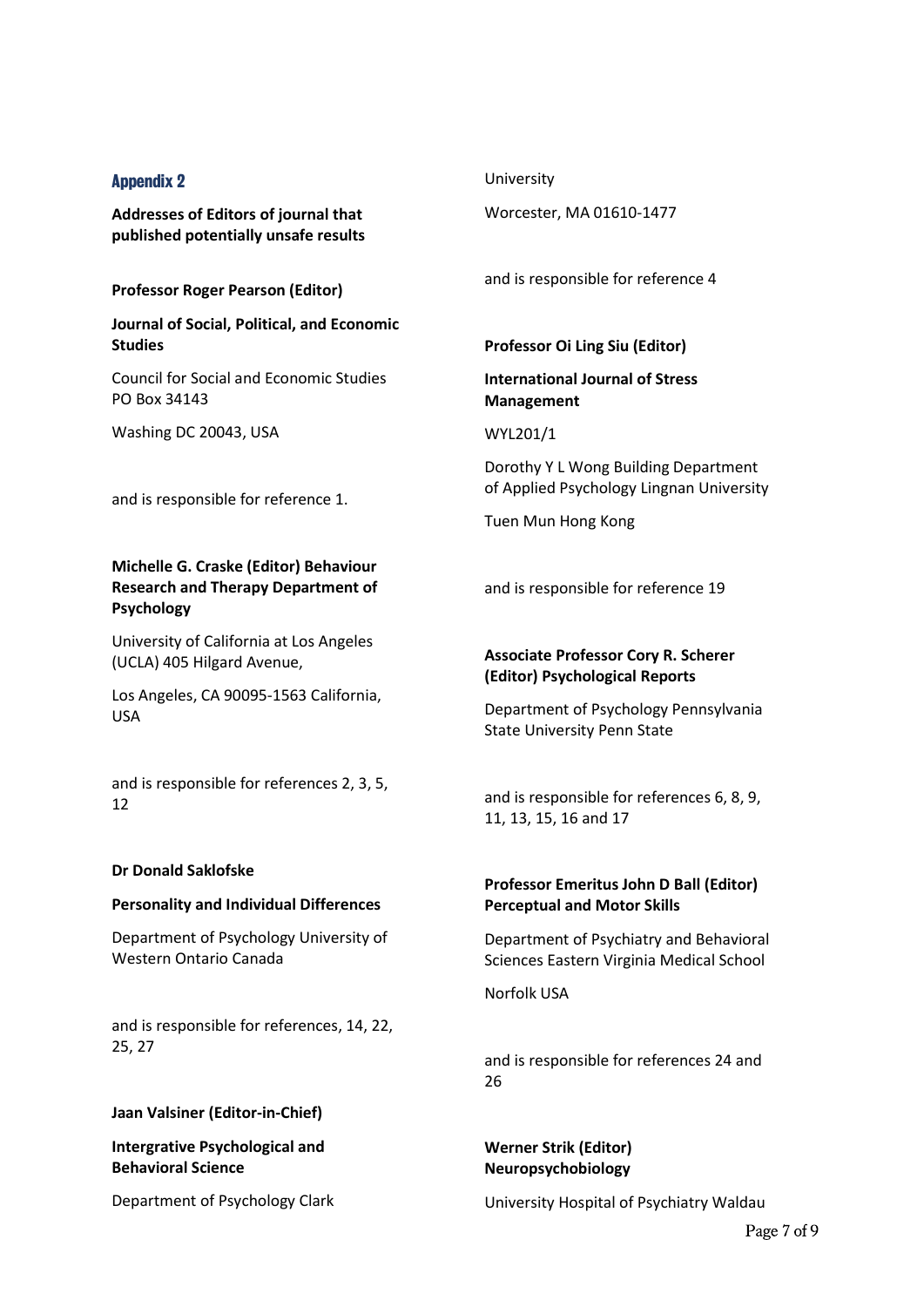CH-3000 Bern 60

Switzerland

and is responsible for reference 7

#### Adam S. Radomsky (Editor)

#### Journal of Behavior Therapy and Experimental Psychiatry

L-PY 101-4

Psychology Building 7141 Sherbrooke W.

Concordia University in Montreal Canada

and is responsible for reference 10

#### Timothy R Elliott (Editor) Journal of Clinical Psychology

Education & Human Development Texas A&M University

713A Harrington Office Building

and is responsible for references 20 and 21

#### Ying Hwa kee & LambrosLazuras (Co Editors) International Journal of Sport Psychology

Edizioni Luigi Pozzi s.r.l. Via Panama 68 - 00198

Roma, Italy

and is responsible for reference 23